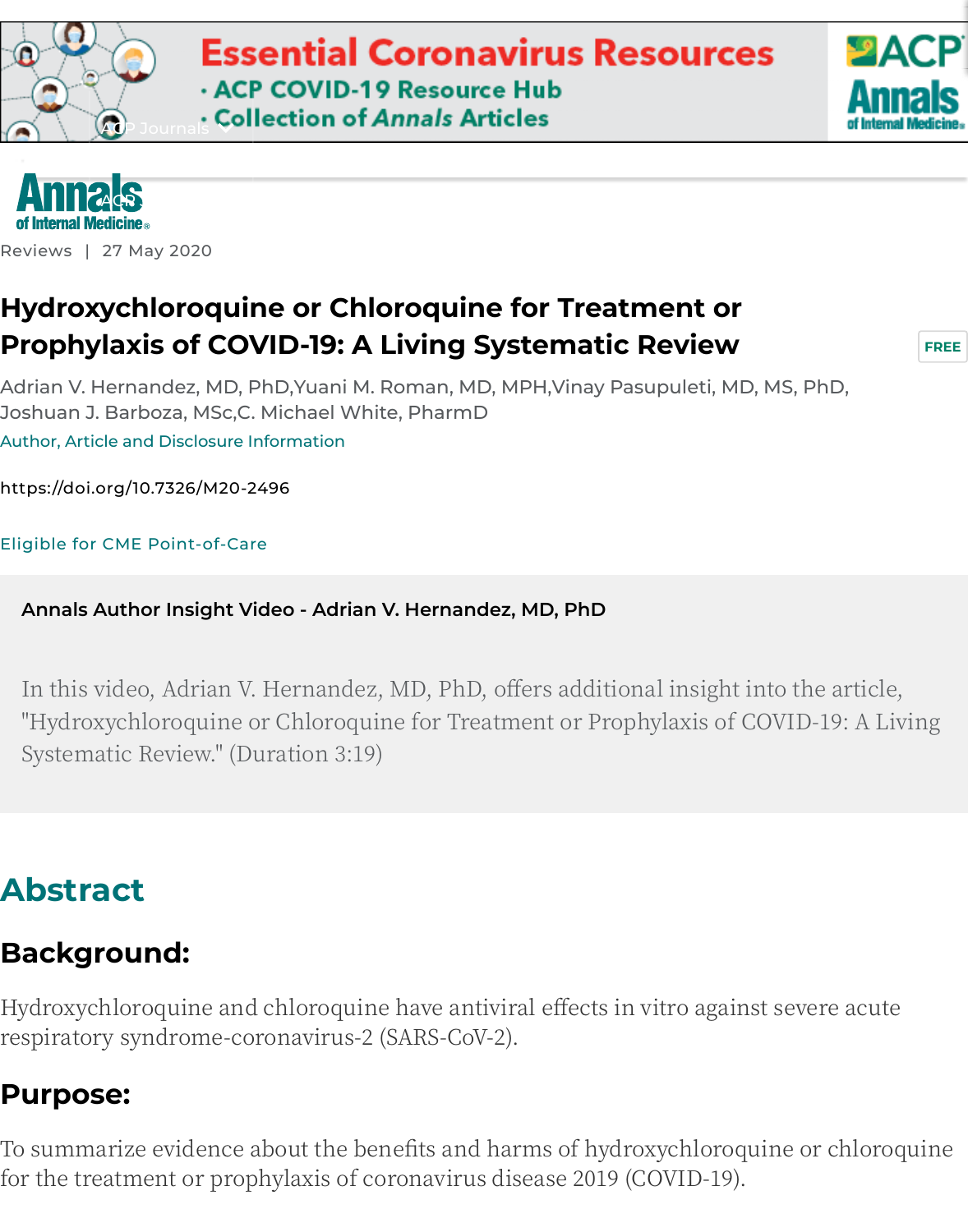### **Data Sources:**

PubMed (via MEDLINE), EMBASE (via Ovid), Scopus, Web of Science, Cochrane Library, bioRxiv, Preprints, ClinicalTrials.gov, World Health Organization International Clinical Trials Registry Platform, and the Chinese Clinical Trials Registry from 1 December 2019 until 8 May 2020.

## **Study Selection:**

Studies in any language reporting efficacy or safety outcomes from hydroxychloroquine or chloroquine use in any setting in adults or children with suspected COVID-19 or at risk for SARS-CoV-2 infection.

### **Data Extraction:**

Independent, dually performed data extraction and quality assessments.

## **Data Synthesis:**

Four randomized controlled trials, 10 cohort studies, and 9 case series assessed treatment effects of the medications, but no studies evaluated prophylaxis. Evidence was conflicting and insufficient regarding the effect of hydroxychloroquine on such outcomes as all-cause mortality, progression to severe disease, clinical symptoms, and upper respiratory virologic clearance with antigen testing. Several studies found that patients receiving hydroxychloroquine developed a QTc interval of 500 ms or greater, but the proportion of patients with this finding varied among the studies. Two studies assessed the efficacy of chloroquine; 1 trial, which compared higher-dose (600 mg twice daily for 10 days) with lowerdose (450 mg twice daily on day 1 and once daily for 4 days) therapy, was stopped owing to concern that the higher dose therapy increased lethality and QTc interval prolongation. An observational study that compared adults with COVID-19 receiving chloroquine phosphate 500 mg once or twice daily with patients not receiving chloroquine found minor fever resolution and virologic clearance benefits with chloroquine.

## **Limitation:**

There were few controlled studies, and control for confounding was inadequate in observational studies.

## **Conclusion:**

Evidence on the benefits and harms of using hydroxychloroquine or chloroquine to treat COVID-19 is very weak and conflicting.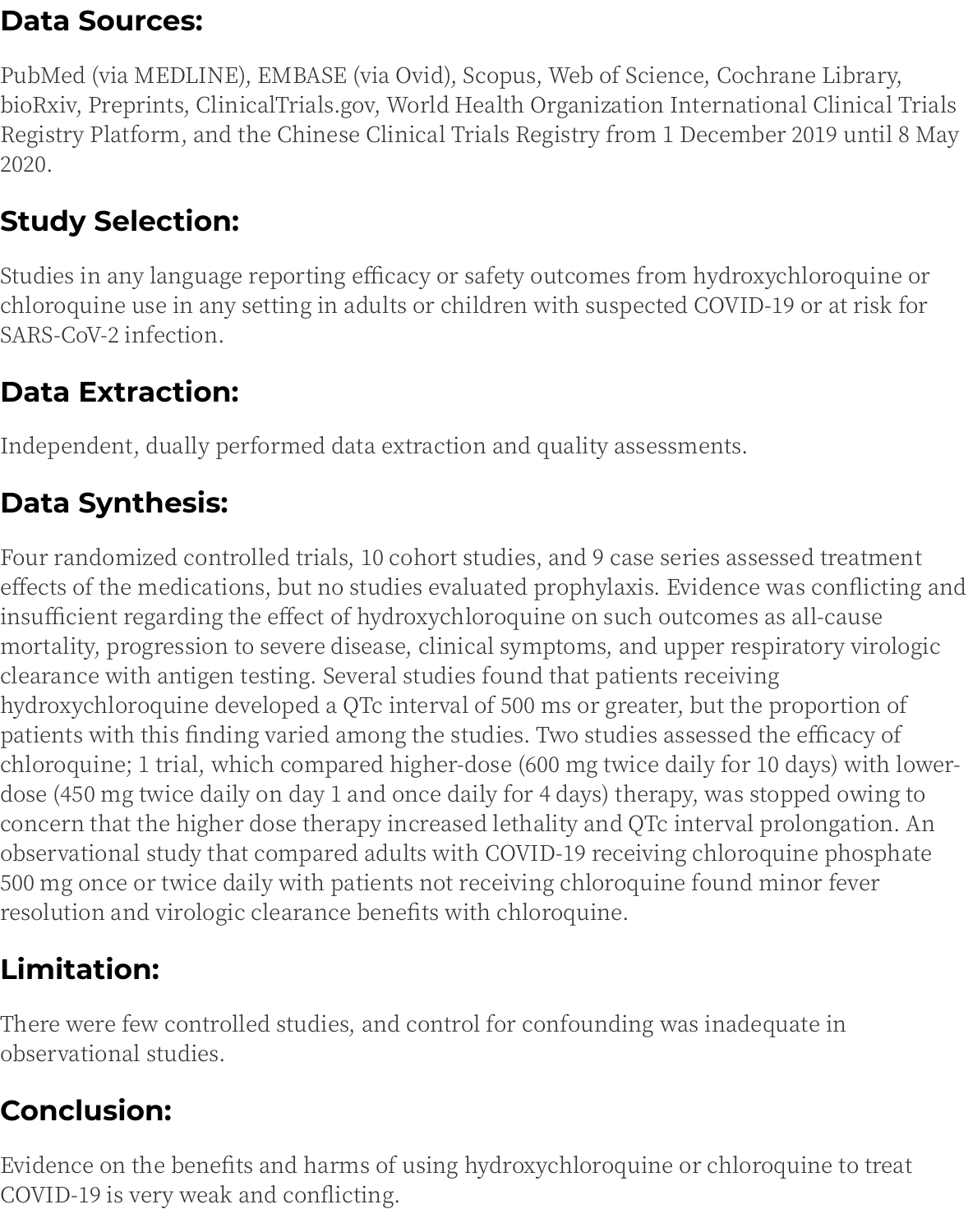against coronaviruses, including SARS-CoV-2 (1-5). Both have known immunom effects in autoimmune diseases that in theory could attenuate the cytokine stori phenomenon (5, 6). In this living systematic review, we evaluate evidence regard potential benefits and harms of using these medicines for treatment or prophyla 19. We conducted this review to help inform Practice Points of the American Co. Physicians' (ACP's) Scientific Medical Policy Committee (7).

# **Methods**

Jointly with the ACP's Scientific Medical Policy Committee, we formulated sever questions. We then developed a protocol (Supplement) and followed standard m conducting and reporting systematic reviews (8, 9) and guidance for living revie For this report, we focus on the following questions:

1. Is hydroxychloroquine or chloroquine effective at treating, in any setting, chil adults with COVID-19 infections?

2. Is hydroxychloroquine or chloroquine effective at preventing SARS-CoV-2 infe COVID-19 in children or adults?

3. What are the potential harms and adverse events associated with use of hydroxychloroquine or chloroquine for treatment or prevention of COVID-19 inf

## **Data Sources and Searches**

Two investigators (V.P. and A.V.H.) developed the search strategy, which was revi approved by the other investigators. We searched the following databases from 1 2019 to 8 May 2020: PubMed (via MEDLINE), EMBASE (via OVID), Scopus, Web o Cochrane Library, bioRxiv (www.biorxiv.org), Preprints (www.preprints.org), ClinicalTrials.gov, the World Health Organization International Clinical Trials R Platform (www.who.int/ictrp/en/), and the Chinese Clinical Trials Registry (www.chictr.org.cn) without language restrictions. The Supplement shows the P search strategy.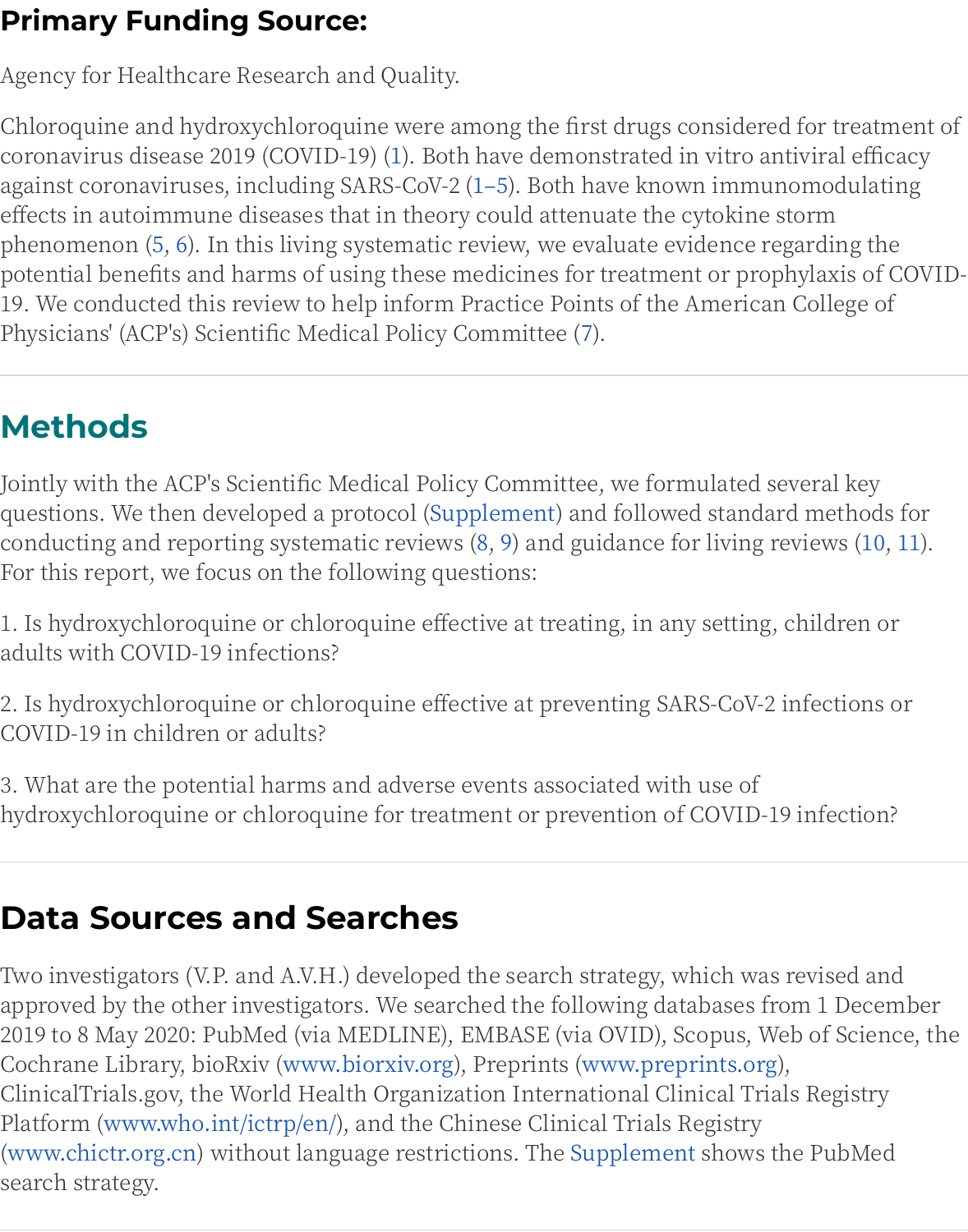infection were included. Three investigators (A.V.H., V.P., Y.M.R.) independently each record's title and abstract for potential inclusion. Three investigators (V.P., then read the full text of the records whose abstracts had been selected by at lea investigator. Discrepancies were resolved through discussion or by a fourth inve  $(A.V.H.).$ 

## **Data Extraction and Risk of Bias Assessment**

Two investigators (V.P., J.J.B.) independently abstracted the following details: stu characteristics, including setting; intervention or exposure characteristics, inclu medication dose and duration; patient characteristics, including severity of dise outcomes, including mortality, respiratory failure, hospitalization in an intensiv progression to severe disease, alleviation of symptoms, change in pulmonary les computed tomography (CT), virologic clearance, and side effects and adverse eve Discrepancies were resolved through discussion or by a third investigator (A.V.H

Two investigators (V.P., Y.M.R.) independently assessed risk of bias by using the (Risk Of Bias In Non-Randomized Studies-of Interventions) tool (12) for cohort the Cochrane Risk of Bias 2.0 tool (13) for trials; disagreements were resolved by with a third investigator (A.V.H.).

## **Data Synthesis and Analysis**

We synthesized evidence qualitatively, noting study design variability and multimethodological limitations and heterogeneity in populations, comparisons, and methods. We assessed the overall strength of evidence by question and per outc criteria that involved assessment of study limitations, precision of summary effe consistency of effects across studies, directness of study results (for example, di populations) and reporting bias (14).

# **Living Review**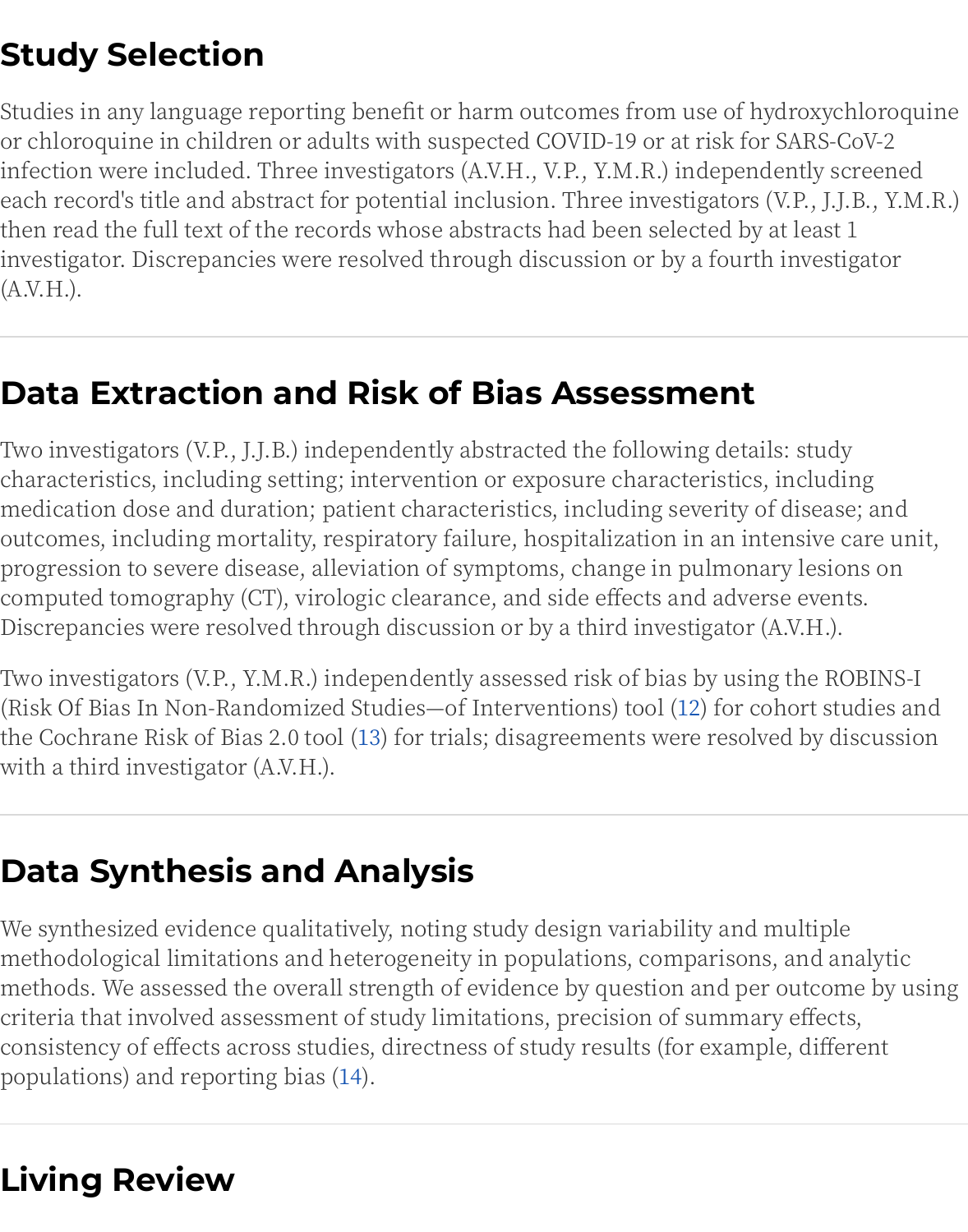conclusions will be briefly summarized on a monthly basis, a major apuate will if new evidence changes the nature or strength of the conclusions.

# **Role of the Funding Source**

This study is based on research conducted by the University of Connecticut und the Agency for Healthcare Research and Quality (AHRQ), Rockville, Maryland (c HHSA290-2015-00012I, task order 1). The findings and conclusions in this docun of the authors, who are responsible for its contents. The findings and conclusion necessarily represent the views of AHRQ. No statement in this report should be an official position of AHRQ or of the U.S. Department of Health and Human Sei

A representative from AHRQ served as a Contracting Officer's Representative an technical assistance. The AHRQ provided comments on draft versions of the pro not directly participate in study design, analysis, interpretation of data, prepara approval of the manuscript, or the decision to submit the manuscript for public

## **Results**

A total of 23 studies (4 randomized controlled trials [RCTs] [15–19]), 10 cohort stu and 9 case series (30–38]), reported in 24 publications, met inclusion criteria (Fig characteristics are described in Supplement Table 1. One study (39) was exclude was determined to be an RCT comparing chloroquine with lopinavir-ritonavir.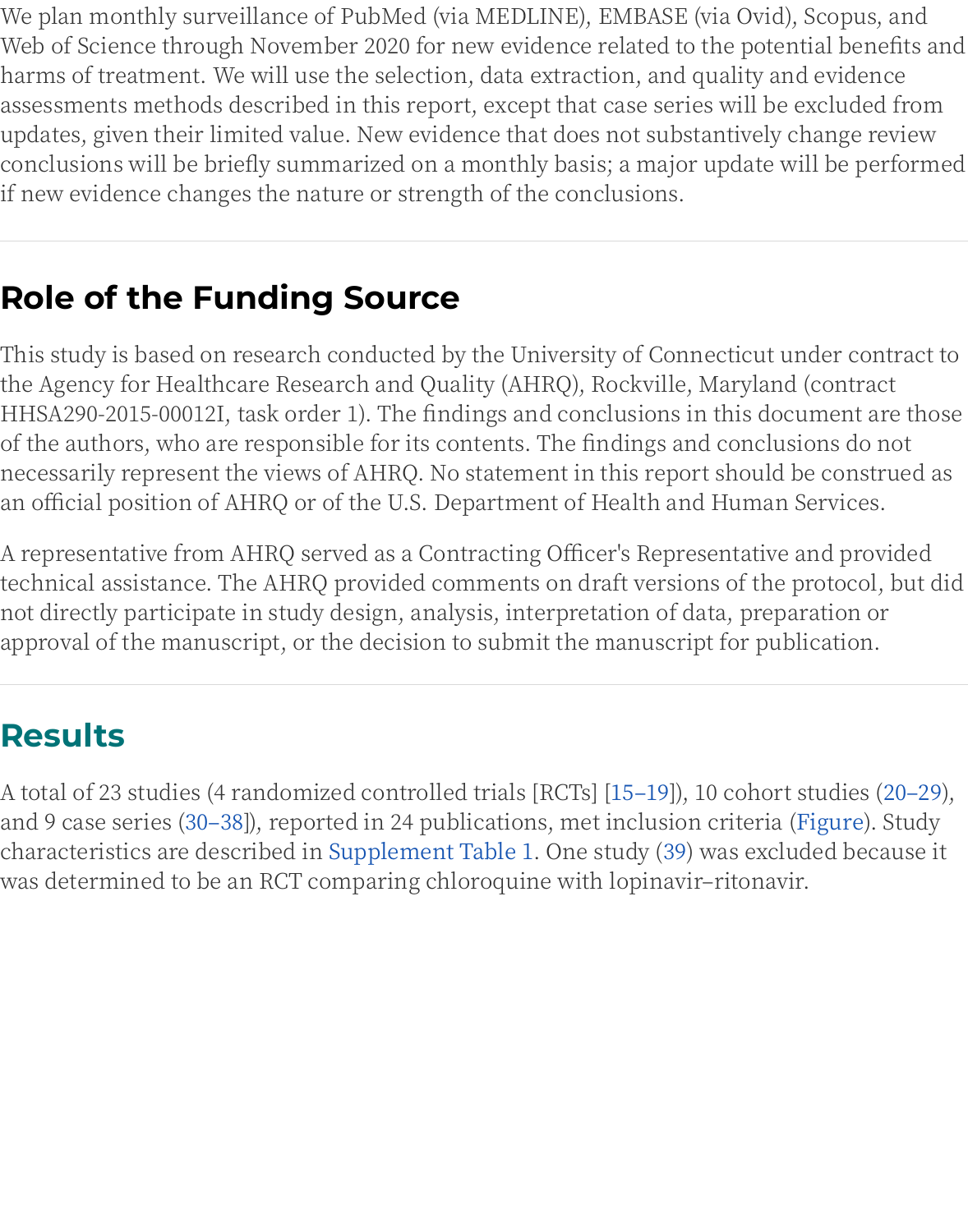

#### **Figure. Evidence search and selection.**

RCT = randomized controlled trial.

Download figure

Download PowerPoint

# **[Evidence](https://www.acpjournals.org/na101/home/literatum/publisher/acp/journals/content/aim/0/aim.ahead-of-print/m20-2496/20200605/images/large/m202496ff1.jpeg) Regarding Potential Treatment Effects**

### **Hydroxychloroquine**

Efficacy outcomes for all studies are presented in Supplement Table 2, and Tabl hydroxychloroquine efficacy results for controlled studies only. Risk of bias asse included in Supplement Table 3 for cohorts and Supplement Table 4) for RCTs (1

<span id="page-5-0"></span>Table 1. Effect of Hydroxychloroquine Reported in Controlled Studies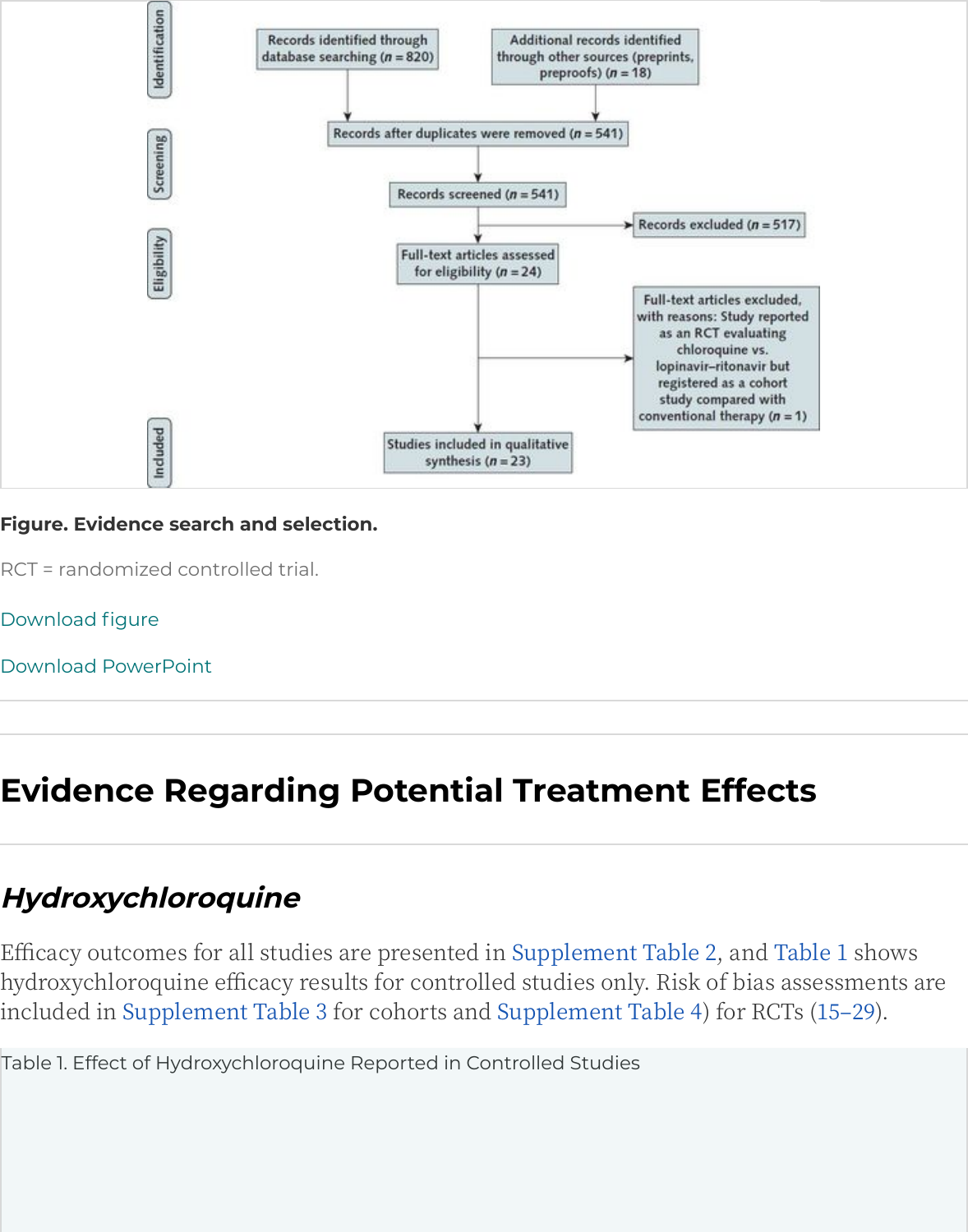| Geleris et al. 2020 (29)                            | Cohort. | Moderate       | 262/811 vs. 84/565; absolute RD. 17.4% (13.1% to<br>21,8%*                                                                                       |                     |
|-----------------------------------------------------|---------|----------------|--------------------------------------------------------------------------------------------------------------------------------------------------|---------------------|
| Composite of ICU admission                          |         |                |                                                                                                                                                  | <b>Insufficient</b> |
| within 7 days or death<br>Malvevas et al. 2020 (22) | Cohort  | Moderate       | 16/84 vs. 21/97; allookute RD, -2.6% (-14.3% to 9.1%).                                                                                           |                     |
|                                                     |         |                |                                                                                                                                                  |                     |
| Weed for mechanical ventilation                     |         |                |                                                                                                                                                  | Insufficient        |
| Magagnoli et al. 2020 (23)                          | Cohort  | Serious        | 12/90 vs. 25/177; absolute RD, -0.8% (-9.5% to 7.9%).                                                                                            |                     |
| Mallat et al. 2020 (26)                             | Cohort  | Senous         | 0/23 vs. 0/11; absolute RD, 0% (NA)                                                                                                              |                     |
| Galleris et al. 2020 (29)                           | Cohort: | Moderate:      | 154/811 vs. 26/565; absolute RD, 14.4% (11.2% to<br>17.6%3*                                                                                      |                     |
| Severe disease progression                          |         |                |                                                                                                                                                  | Insufficient        |
|                                                     |         |                |                                                                                                                                                  |                     |
| Chen et al. 2020 (15)                               | RCT     | Some concerns  | 1715 vs. 0/15; absolute RD, 6.7% (-6.0% to 19.3%)                                                                                                |                     |
| Chen et al. 2020 (16)                               | RCT-    | Some concerns: | 0/31 vs. 4/31; absolute RD, -12.9% (-24.7% to -1.1%)*                                                                                            |                     |
| Barbosa et al. 2020 (21)                            | Cohort  | Critical       | Respiratory support level: 0.63 points (x0.79) vs. 0.16<br>points (x0.64); MD, 0.47 (0.11 to 0.83)*                                              |                     |
| Malveyas et al. 2020 (22)                           | Cohort. | Moderate       | ARDS: 24/84 ys. 23/95; absolute RD, 4.4% (-8.6% to<br>17.3%)                                                                                     |                     |
| Mallat et al, 2020-(26)                             | Cohort. | Serious        | High-float caygen therapy: 0/23 vs. 0/11; absolute RD.<br>O% (NA)                                                                                |                     |
| Symptom resolution                                  |         |                |                                                                                                                                                  | <b>Insufficient</b> |
| Chen et al, 2020 (15)                               | RCT     | Some concerns  | Fever: 1 vs. 1 day; MD, 0 days (NA)                                                                                                              |                     |
| Chen et al. 2020 [16]                               | RCT.    | Some concerns  | Fever: 2.2 d (n0.4) ys. 3.2 d (n1.3); MD, -1 d (-1.5 to<br>-0.52* Cough: 2.0 d (±0.2) vs. 3.1 d (±1.5); MD, -1.1<br>$d[-1.6 \text{ to } -0.6]^4$ |                     |
| Tang et al., 2020 (19)                              | RCT.    | High           | Composite symptom resolution: 32/64 vs. 24/55;<br>absolute RD, 6.4% [-11.6% to 24.3%)                                                            |                     |
| Progression of pulmonary lesions<br>en CT           |         |                |                                                                                                                                                  | Low                 |
| Chen et al. 2020 (15)                               | RCT     | Some concerns  | S/15 yrs. 7/15; absolute RD, -13.3% (-48.1% to 21.4%)                                                                                            |                     |
| Chen et al. 2020 (16)                               | RCT     | Some concerns  | 2/31 vs. 9/31; absolute RD, -22.6% (-40.8% to -4.4%)*                                                                                            |                     |
| Improvement in pulmonary<br>letions on CT           |         |                |                                                                                                                                                  | Insufficient        |
| Chen et al. 2020 (16)                               | RCT     | Some concerns. | 25/31 vs. 17/31; absolute RD, 25.8% (3.4% to 48.2%)*.                                                                                            |                     |
| Upper respiratory virologic<br>clearance            |         |                |                                                                                                                                                  | <b>Insufficient</b> |
| Chen et al. 2020 (15)                               | RCT     | Some concerns  | Day 7: 13/15 vs. 14/15; absolute RD, -6.7% (-28% to<br>14.7%) Day 14: 15/15 vs. 15/15; absolute RD, DS.<br>INAS                                  |                     |
| Tang et al, 2020 (19)                               | RCT     | High           | Day 23: 53/75 vs. 56/75; absolute RD, -4% (-18.3% to<br>10.3%1                                                                                   |                     |
| Gautret et al. 2020 (20)                            | Cohort. | Critical       | Day 6: 14/20 yii, 2/16; absolute RD, 57.6% (31.8% to<br>83.3%/*                                                                                  |                     |
| Mallat et al, 2020 (26)                             | Cohort  | Serious.       | Day 14: 11/23 vs. 10/11; absolute RD, -43.1% (-69.6%)<br>to -16.5%P                                                                              |                     |

We found 3 RCTs (all from China) (15, 16, 19), 8 cohort studies (3 from the United from Europe, 1 from China, and 1 from the Middle East) (20–24, 26, 27, 29), and (all from Europe) (30, 31, 33), all of which assessed hospitalized patients with mo moderate disease. Overall, 3034 patients (range, 30 to 1376) were assessed in con studies (15, 16, 19–24, 26, 27, 29) and 1152 patients (range, 11 to 1061) were asses series (30, 31, 33). Across controlled studies and case series, the mean or mediar 69 years and 44 to 59 years, respectively), percentage of male participants (42% t 46% to 64%), and duration of follow-up (5 to 41 days and 10 to 14 days) varied cor Five of the controlled studies utilized a loading dose of 800 to 1200 mg (19, 21, 26 standard or maintenance doses ranged from 200 to 800 mg daily (15, 16, 19–24, 2 the duration of hydroxychloroquine therapy was predominantly 10 days or less ( [15, 16] to 2 to 3 weeks [19]). In 2 of the case series (30, 31), hydroxychloroquine ( given daily for 10 days, whereas 1 case series did not specify dose or duration (33 from our bias assessments ranged from no information or some concerns of bia risk of bias (Table 1 and Supplement Tables 3 and 4).

All-Cause Mortality. One RCT with some concerns of risk of bias (15) reported no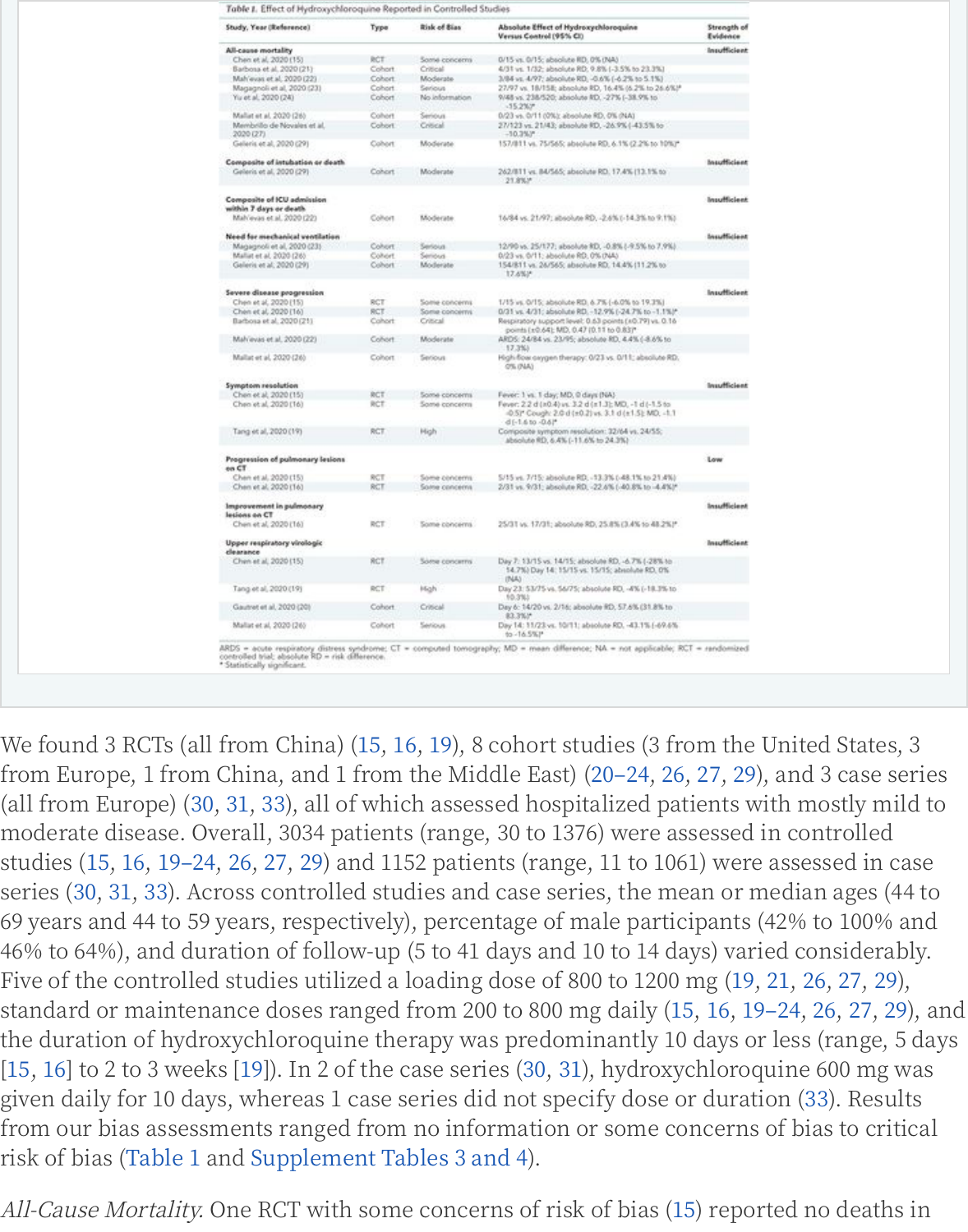death, whereas another (22) found no effect on the transfer to the intensive care within 7 days or death with hydroxychloroquine versus control.

Deaths ranged from 5 of 1061 patients (0.5%) to 1 of 11 patients (9.1%) in case se 33) (Supplement Table 2).

Need for Mechanical Ventilation or Composite of Progression to Severe Disease. study of moderate risk of bias (29) found an increase in the need for mechanical with hydroxychloroquine versus control, but 2 other cohort studies with serious bias (23, 26) did not (Table 1).

Whereas 1 RCT (16) found that fewer patients who received hydroxychloroquine patients progressed to severe disease, no such benefit was found in another RCT both had some concerns of risk of bias. A cohort study with critical risk of bias ( moderate increase in the respiratory support needed when hydroxychloroquine versus control, whereas others (22, 26) with serious or moderate risk of bias fou changes between groups in acute respiratory distress syndrome or need for high therapy (Table 1).

In case series, ICU transfers varied considerably from 3 of 80 patients (3.8%) to 2 patients (18.2%) (30, 31) (Supplement Table 2).

Symptom Resolution. One RCT (16) with some concerns of risk of bias found a 1 day reduction in fever and cough, but 2 others (15, 19) with some concerns or hi found no difference in fever or a composite of temperature 36.6 °C or less, Spo<sub>2</sub> i 94% on room air, and disappearance of respiratory symptoms with hydroxychlo: versus control.

Pulmonary Radiologic Assessment. Two RCTs (15, 16) with some concerns of ris found less progression of pulmonary lesions on CT with hydroxychloroquine the risk differences varied from -13.3% to -22.6% between studies (Table 1). One stu compared day 0 with day 3 CT scans, and the other (16) compared day 0 with day One of these RCTs (16) also found better pulmonary lesion improvements on CT hydroxychloroquine versus control, with a risk difference of 25.8% on day 6, and investigators reported that 61.3% of hydroxychloroquine recipients had more th pneumonia resorption but did not specify the extent of improvement in the con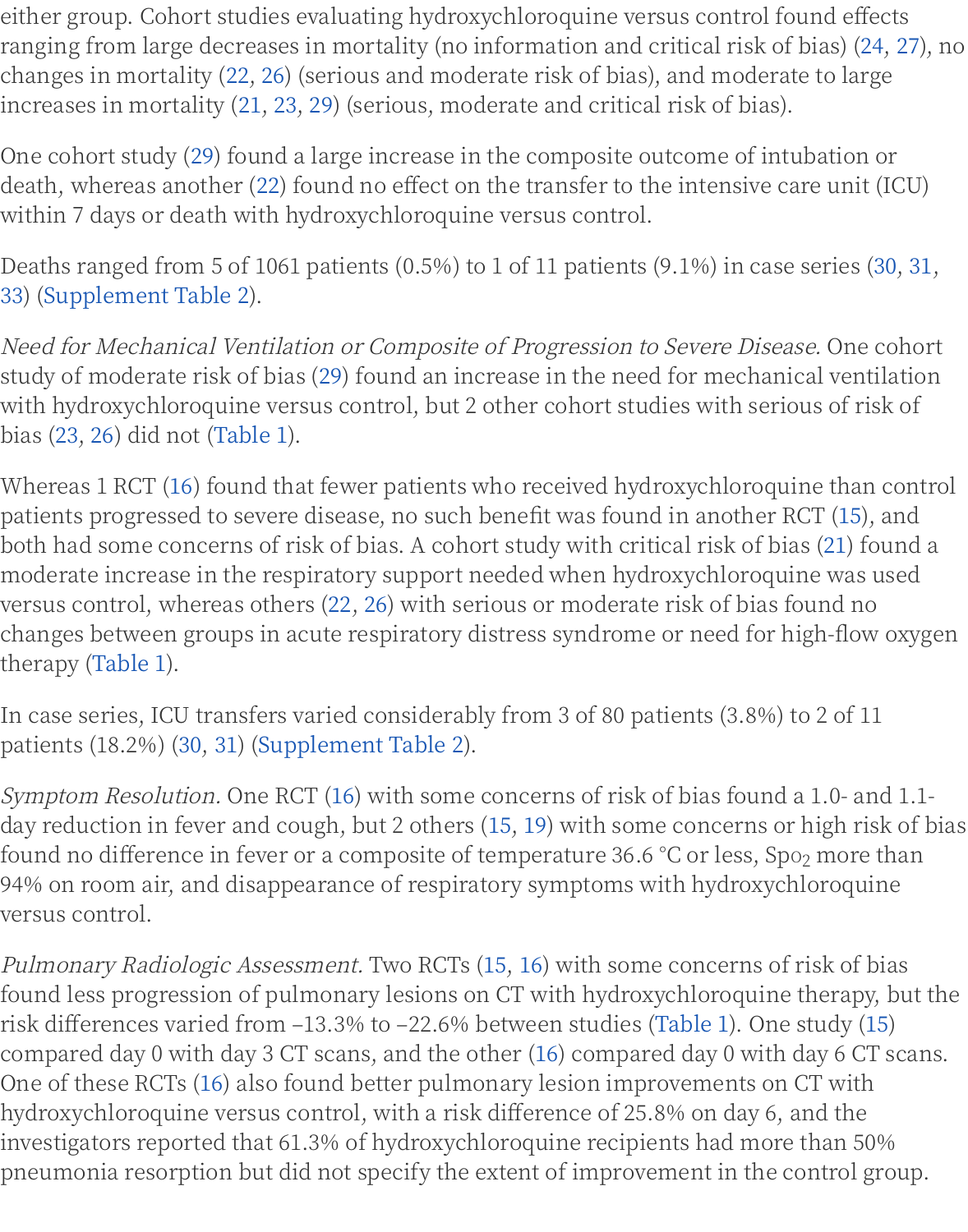In case series, virologic clearance in patients on hydroxychloroquine varied con from 2 of 10 (20%) to 1017 of 1061 (96%) of patients (31, 33) (Supplement Table 2)

Strength of Evidence. The strength of evidence for all efficacy end points compa hydroxychloroquine versus control was insufficient, except for progression of pı lesions, for which it was low.

### **Chloroquine**

An RCT (17, 18) from Brazil (81 patients) with high risk of bias directly compareo (total dose, 12 g) with low-dose (total dose, 2.7 g) therapy, and the cohort study (2) China (373 patients) with critical risk of bias compared chloroquine in either a h twice daily) or lower dose (500 mg once daily) with control for 10 days (Table 2).

| Study, Year (Reference)                               | Type                 | <b>Risk of Bias</b>     | <b>Absolute Effect of Chloroquine</b><br>Versus Control (95% CI)                                                                  | Strength of<br>Evidence |
|-------------------------------------------------------|----------------------|-------------------------|-----------------------------------------------------------------------------------------------------------------------------------|-------------------------|
| All-cause mortality                                   |                      |                         |                                                                                                                                   | Insufficient            |
| Borba et al, 2020 (17, 18)<br>Huang et al, 2020 (28)  | <b>RCT</b><br>Cohort | <b>High</b><br>Critical | 16/41 vs. 6/40; absolute RD, 24% (5.4% to 42.6%)t<br>0/197 vs. 0/176; absolute RD, 0% (NA)                                        |                         |
| <b>ICU</b> admission                                  |                      |                         |                                                                                                                                   | Insufficient            |
| Borba et al. 2020 (17, 18)<br>Huang et al, 2020 (28)  | <b>RCT</b><br>Cohort | <b>High</b><br>Critical | 1/2 vs. 1/11; absolute RD, 40.9% (-30.4% to 112.3%)<br>0/197 vs. 0/176; absolute RD, 0% (NA)                                      |                         |
| Need for mechanical ventilation                       |                      |                         |                                                                                                                                   | Insufficient            |
| Borba et al. 2020 (17, 18)                            | <b>RCT</b>           | High                    | 4/20 vs. 2/19; absolute RD, 9.5% (-12.8% to 31.8%)                                                                                |                         |
| Need for oxygen support<br>Borba et al, 2020 (17, 18) | <b>RCT</b>           | <b>High</b>             | 3/15 vs. 1/13; absolute RD, 12.3% (-12.6% to 37.2%)                                                                               | Insufficient            |
| Symptom resolution                                    |                      |                         |                                                                                                                                   | Insufficient            |
| Huang et al. 2020 (28).                               | Cohort               | Critical                | Time to normal body temperature (GM): 1.2 vs. 1.9 d;<br>MD, -0.7 d (95% CI NR)                                                    |                         |
| Upper respiratory virologic clearance                 |                      |                         |                                                                                                                                   | Insufficient            |
| Borba et al, 2020 (17, 18)                            | RCT                  | High                    | Day 4: 0/14 vs. 1/12; absolute RD, -8.3% (-24% to 7.3%)                                                                           |                         |
| Huang et al. 2020 (28)                                | Cohort.              | Critical                | Day 10: 180/197 vs. 101/176; absolute RD, 34% (25.7% to 42.3%)t<br>Day 14: 189/197 vs. 140/176; absolute RD, 16.4% (9.8% to 23%)! |                         |

Table 2. Effect of Chloroquine Reported in Controlled Studies\*

The RCT (17, 18) only included 62 of 81 patients (77%) with confirmed COVID-19 a concerning increase in death, ICU admission, and need for mechanical ventila effect on virologic clearance, with high-dose versus low-dose chloroquine. The t stopped early, without statistically significant findings. A cohort study (28) found reduction in time to body temperature normalization and a modest increase in  $\bar{v}$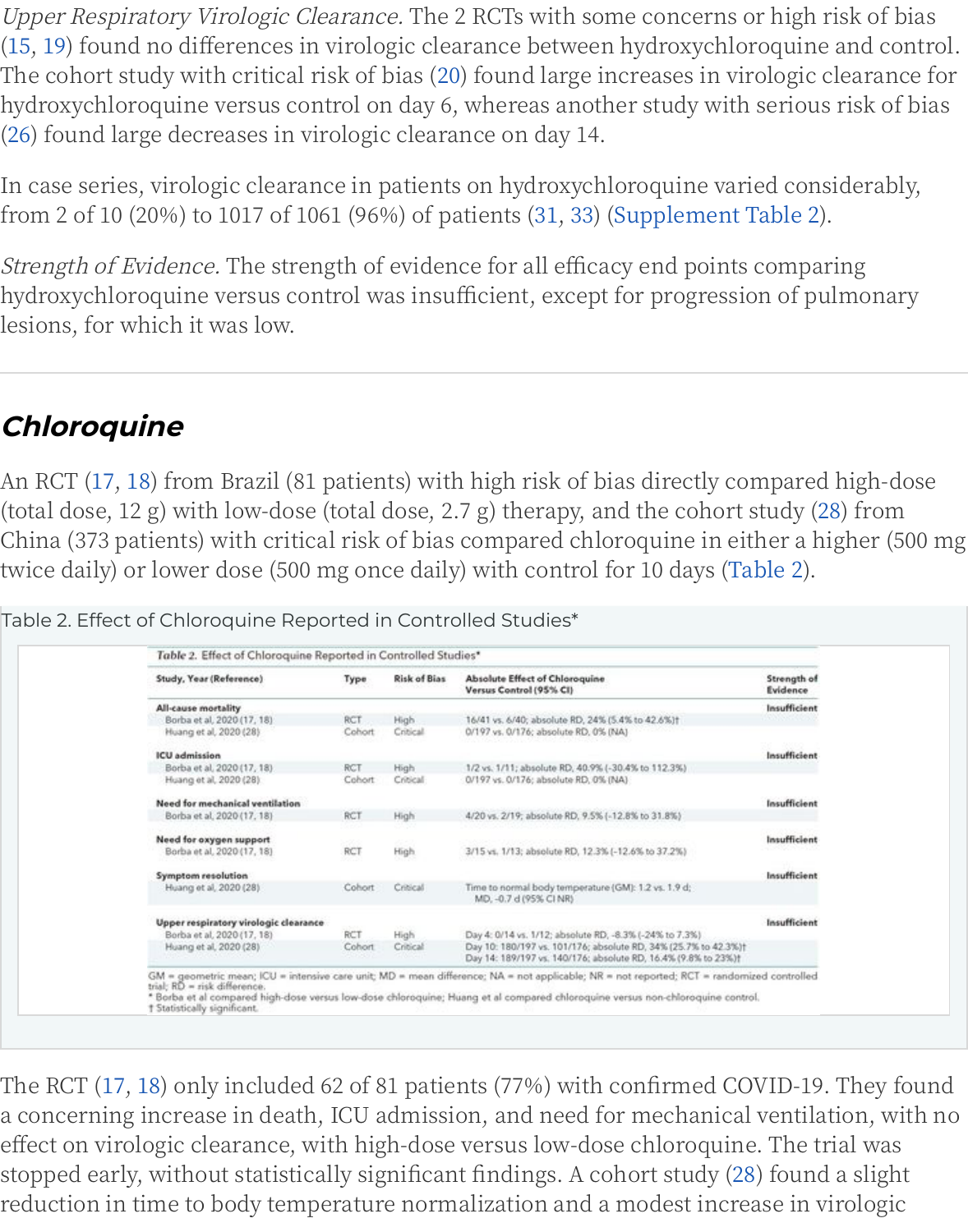#### **Evidence Regarding Benefit or Harms of Prophylaxis**

We found no studies that directly addressed these questions.

## **Evidence Regarding Potential Harms and Advers Effects of Treatment**

The extracted data for all studies evaluating adverse events are included in Supp 5), and the data from controlled studies only are presented in Table 3.

Table 3. Reported Harms and Adverse Events for Hydroxychloroquine and Chloroquine i **Studies** 

<span id="page-9-0"></span>

|                                                  |                |                           | Table 3. Reported Harms and Adverse Events for Hydroxychloroquine and Chloroquine in Controlled Studies               |                                |
|--------------------------------------------------|----------------|---------------------------|-----------------------------------------------------------------------------------------------------------------------|--------------------------------|
| Study, Year (Reference)                          | Type           | <b>Risk of Bias</b>       | Absolute Effect of Hydroxychloroquine/Chloroquine<br>Versus Control, or High- Versus Low-Dose<br>Chloroquine (95% CI) | Strength of<br><b>Evidence</b> |
| Severe adverse events                            |                |                           |                                                                                                                       | Insufficient                   |
| Chen et al. 2020 (16)<br>Huang et al, 2020 (28)* | RCT<br>Cohort. | Some concerns<br>Critical | 0/31 vs. 0/31; absolute RD, 0% (NA)<br>0/197 vs. 0/176; absolute RD, 0% (NA)                                          |                                |
| <b>Adverse events</b>                            |                |                           |                                                                                                                       | <b>Insufficient</b>            |
| Chen et al. 2020 (15)                            | RCT            | Some concerns             | 4/15 vs. 3/15; absolute RD, 6.7% (-23.5% to 36.8%)                                                                    |                                |
| Chen et al, 2020 (16)                            | RCT            | Some concerns             | 2/31 vs. 0/31; absolute RD, 6.5% (-2.2% to 15.1%)                                                                     |                                |
| Tang et al, 2020 (19)                            | RCT.           | High                      | 21/70 vs. 7/80; absolute RD, 21.3% (8.9% to 33.6%)†                                                                   |                                |
| Huang et al, 2020 (28)*                          | Cohort.        | Critical                  | 53/197 vs. 57/176; absolute RD, -5.5% (-14.8% to 3.8%)                                                                |                                |
| <b>Diarrhea</b>                                  |                |                           |                                                                                                                       | <b>Insufficient</b>            |
| Chen et al, 2020 (15)                            | RCT            | Some concerns             | 2/15 vs. 0/15(0%); absolute RD, 13.3% (-3.9% to 30.5%)                                                                |                                |
| Tang et al, 2020 (19)                            | RCT            | High                      | 7/70 vs. 0/80; absolute RD, 10% (3% to 17%)†                                                                          |                                |
| Huang et al, 2020 (28)*                          | Cohort         | Critical                  | 6/197 vs. 11/176; absolute RD, -3.2% (-7.5% to 1.1%)                                                                  |                                |
| <b>Abnormal liver function</b>                   |                |                           |                                                                                                                       | Insufficient                   |
| Chen et al, 2020 (15)                            | <b>RCT</b>     | Some concerns             | 1/15 vs. 1/15; absolute RD, 0% (-1.7.9% to 17.9%)                                                                     |                                |
| Rash                                             |                |                           |                                                                                                                       | Insufficient                   |
| Chen et al. 2020 (16)                            | RCT            | Some concerns             | 1/31 vs. 0/31; absolute RD, 3.1% (-2.9% to 9.2%)                                                                      |                                |
| Huang et al, 2020 (28)*                          | Cohort:        | Critical                  | 1/197 vs. 0/176; absolute RD, 0.5% (-0.5% to 1.5%)                                                                    |                                |
| Headache                                         |                |                           |                                                                                                                       | Insufficient                   |
| Chen et al, 2020 (16)                            | RCT            | Some concerns             | 1/31 vs. 0/31; absolute RD, 3.1% (-2.9% to 9.2%)                                                                      |                                |
| Huang et al, 2020 (28)*                          | Cohort         | Critical                  | 3/197 vs. 3/176; absolute RD, 0.2% (-2.7% to 2.4%)                                                                    |                                |
| <b>QTc</b> prolongation                          |                |                           |                                                                                                                       | <b>Insufficient</b>            |
| Mah'evas et al. 2020 (22)                        | Cohort         | Moderate                  | 7/84 vs. 0/97; absolute RD, 8.3% (2.4% to 14.2%)†                                                                     |                                |
| Severe QTc prolongation (>500 ms)                |                |                           |                                                                                                                       | Insufficient                   |
| Borba et al. 2020 (17, 18):                      | RCT            | High <sup>1</sup>         | 7/37 vs. 4/36; absolute RD, 7.8% (-8.5% to 24.1%)                                                                     |                                |
| Mah'evas et al. 2020 (22)                        | Cohort         | Moderate.                 | 1/84 vs. 0/97; absolute RD, 1.2% (-1.1% to 3.5%)                                                                      |                                |
| Ventricular tachycardia                          |                |                           |                                                                                                                       | Insufficient                   |
| Borba et al. 2020 (17, 18):                      | RCT.           | High.                     | 2/37 vs. 0/36; absolute RD, 5.4% (-1.9% to 12.7%)                                                                     |                                |
| Anemia                                           |                |                           |                                                                                                                       | Insufficient                   |
| Chen et al, 2020 (15)                            | RCT            | Some concerns             | 0/15 vs. 1/15; absolute RD, -6.7% [-19.3% to 6%)                                                                      |                                |
| Borba et al, 2020 (17, 18):                      | RCT            | High                      | Decrease in hemoglobin level >3 g/dL or ≥30% from baseline:<br>7/24 vs. 4/18; absolute RD, 6.9% (-19.5% to 33.4%)     |                                |
| Elevated serum creatinine level                  |                |                           |                                                                                                                       | <b>Insufficient</b>            |
| Chen et al. 2020 (15)                            | RCT            | Some concerns             | 0/15 vs. 1/15; absolute RD, -6.7% (-19.3% to 6%)                                                                      |                                |
| Borba et al. 2020 (17, 18):                      | RCT            | High.                     | Serum creatinine level ≥30% from baseline:<br>7/14 vs. 6/19; absolute RD, 18.4% (-15.1% to 51.9%)                     |                                |

Statistically significant.<br>Borba et al compared high-dose versus low-dose chloroquine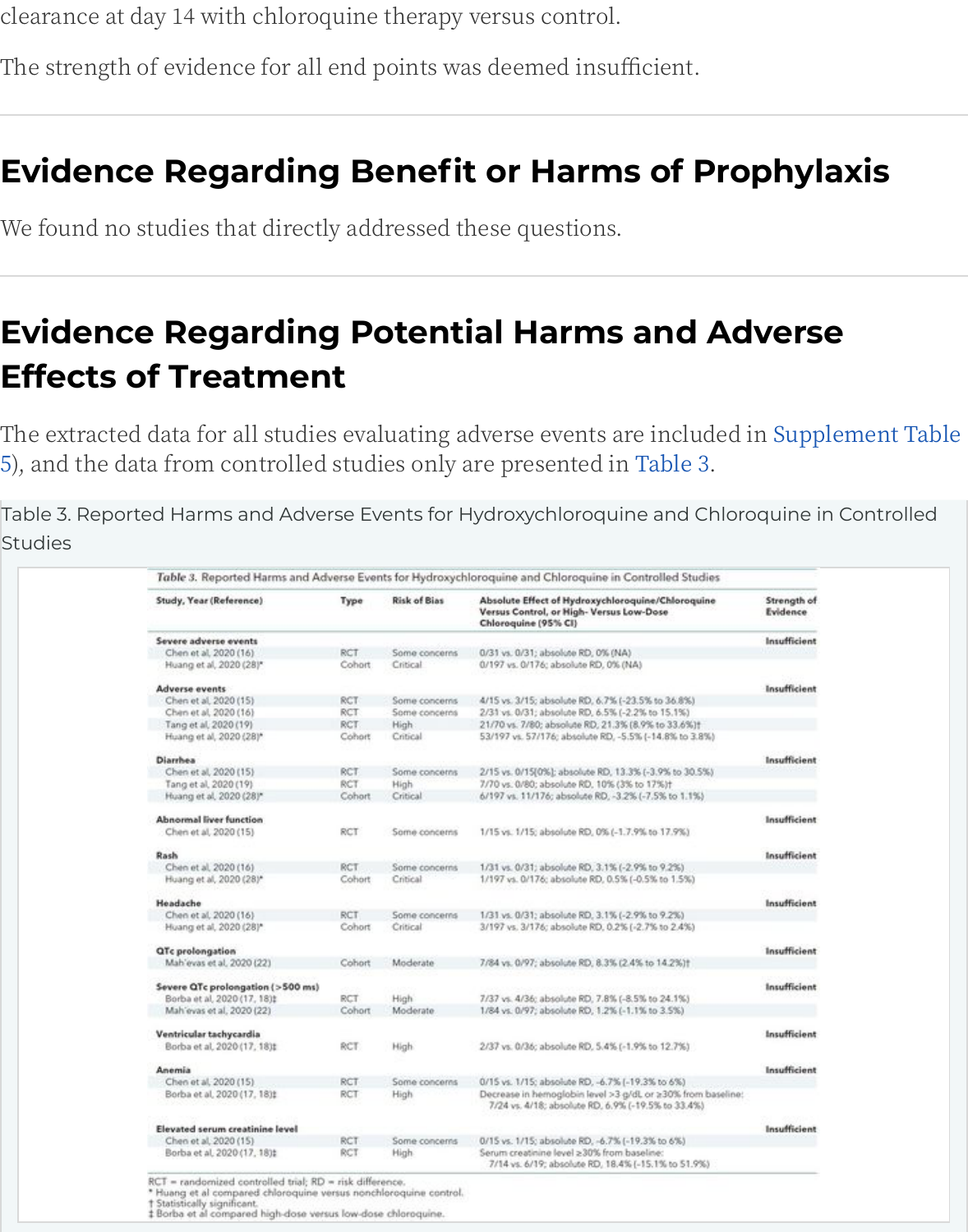component of "adverse events," and 2 RCTs (15, 19) found modest increases in di hydroxychloroquine versus control. One cohort study with critical risk of bias (2 increase in either adverse events or diarrhea with chloroquine versus control.

Hydroxychloroquine was not found to increase the occurrence of abnormal lives results (15), increased serum creatinine level (15), rash (16), headache (16), or an versus control. Chloroquine was not associated with increases in rash (28) or he versus control, but those receiving higher-dose chloroquine therapy (17, 18) exp slight increase in anemia and a large increase in serum creatinine level compare receiving a lower dose.

QTc Interval Prolongation or Arrhythmias. One cohort study assessing hydroxyc  $(22)$  and another assessing chloroquine  $(17, 18)$  versus control found increases in prolongation to 500 ms or greater. Hydroxychloroquine increased the QTc interv 60 ms from baseline, whereas chloroquine increased the number of patients exp ventricular tachycardia versus control (Table 3).

Another cohort study (25) assessed the effect of hydroxychloroquine with and w azithromycin on the QTc interval in 90 patients (mean age, 60 years; 51% male). patients receiving hydroxychloroquine plus azithromycin had a QTc interval of 5 greater (11 of 53 [20.8%] vs. 7 of 37 [18.9%]; mean difference, 1.8% [95% CI, -14.9 but more patients had a QTc interval increase of 60 ms or more from baseline (7 vs. 3 of 37 [8.1%]; mean difference, 5.1% (CI, –7.6% to 17.8%]) versus hydroxytol One patient receiving hydroxychloroquine and azithromycin had a QTc interval still developed torsade de pointes.

There is insufficient evidence from controlled studies to say that hydroxychloro chloroquine therapy, with or without azithromycin, severely increases QTc inter in torsade de pointes.

Five case series (32, 34–38) (3 from the United States, 1 from Europe, and 1 from States and Italy) with sample sizes ranging from 40 to 251 patients assessed the  $\epsilon$ hydroxychloroquine on the QTc interval, although Chorin and colleagues' (36) ca with 251 patients includes 84 patients from their original (32) case series. The ag from 58 to 68 years, and the percentage of men ranged from 57% to 80%. All of t assessed the combined use of hydroxychloroquine plus azithromycin. The QTc i increases greater than 500 ms or 500 ms or greater ranged from 8 of 98 patients (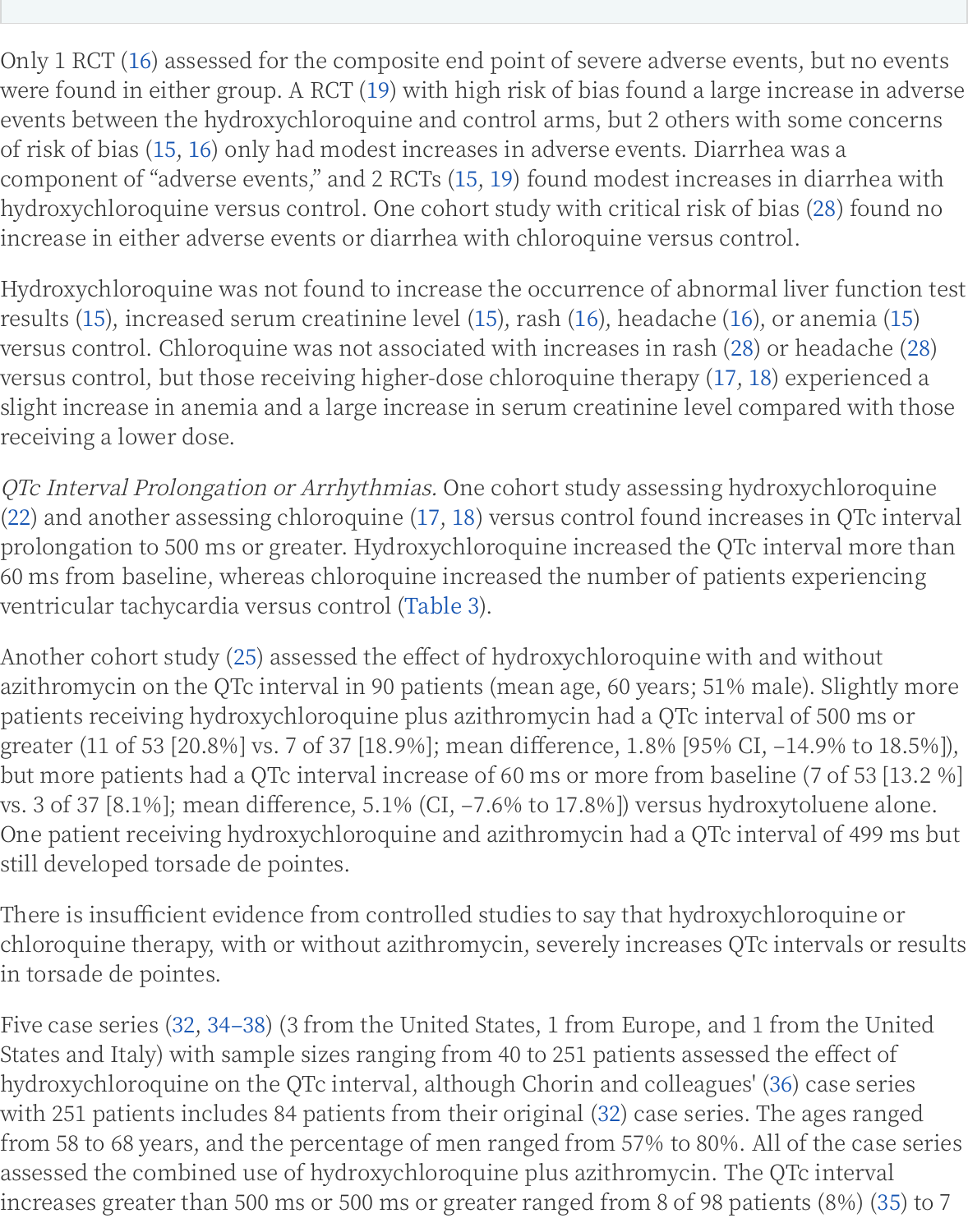### **Ongoing RCTs of Hydroxychloroquine and Chlorc**

Supplement Table 6 shows ongoing RCTs evaluating hydroxychloroquine or chlo both, for the treatment and prevention of COVID-19. As of 8 May 2020, we identi for treatment (51 of hydroxychloroquine, 5 of chloroquine, and 13 of both drugs) prophylaxis (26 of hydroxychloroquine, 1 of chloroquine, and 2 of both drugs), a both treatment and prophylaxis. The RCTs are being performed or about to begi countries across the world. Primary completion dates range from April 2020 and

## **Discussion**

We did not find studies evaluating hydroxychloroquine or chloroquine for propl COVID-19. In RCTs and cohort studies, the effects on all-cause mortality, need fo ventilation, progression to severe disease, symptom resolution, and upper respi: clearance with hydroxychloroquine to treat COVID-19 were often conflicting, bu different from conventional therapy. The direction of effect for hydroxychloroqu improving pulmonary CT findings were consistent in the 2 small RCTs that asses although the magnitude of effect was different.

The small sample sizes and low methodological quality of these comparative stu explanations for the variability seen in these results. Although 3 RCTs assessed hydroxychloroquine as a treatment for COVID-19, they lacked placebo controls a patients nor clinicians were blinded to treatment assignment. The cohort studie baseline differences between comparison groups; even when statistically adjust major innate methodological weaknesses remained. Gautret and colleagues' col merits special mention because 6 of the 42 eligible patients without evaluable da post-treatment were all in the hydroxychloroquine group. This included 4 patier still testing positive for SARS-CoV-2 on polymerase chain reaction assay the day probably skewed the virologic clearance data. In addition, Yu and associates (24) .<br>. nested cohort from the clinical trial ChiCTR2000029605

(http://www.chictr.org.cn/showprojen.aspx?proj=49051), which assessed traditio dietary supplements; there were only 48 participants in the hydroxychloroquine compared with 520 in the control group. The investigators did not state the distr traditional Chinese dietary supplement regimen between groups.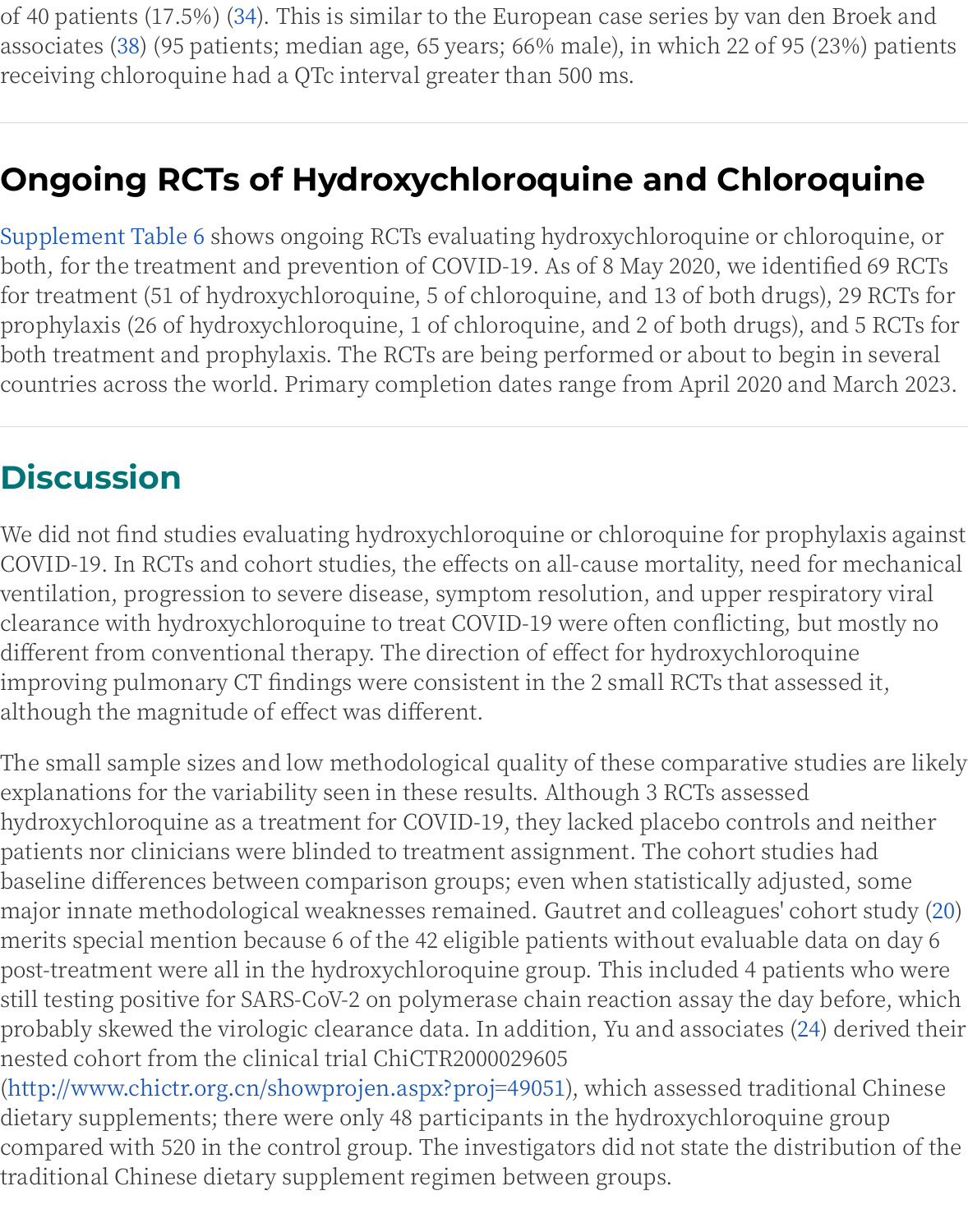experienced a severe increase in the QTc interval (22, 32, 34–37). The QTc interva prolongation may be worse when azithromycin is combined with hydroxychlord association between hydroxychloroquine and QTc interval prolongation is bolste indirect evidence from patients without COVID-19, where the product labeling s says that QTc interval prolongation and torsade de pointes have been reported. I systematic review (40), 86 articles assessing severe adverse events experienced b receiving hydroxychloroquine or chloroquine were included. Overall, 85% of the without COVID-19 reporting adverse events experienced arrhythmias. The Amer Association, American College of Cardiology, and Heart Rhythm Society (41) hav identified concern about QTc interval prolongation and steps to mitigate the risl hydroxychloroquine is used to treat patients with COVID-19. On 24 April 2020, th and Drug Administration released a warning against use of hydroxychloroquine chloroquine for COVID-19 outside the hospital setting or a clinical trial due to th heart rhythm problems (42).

There are now 2 studies assessing both the efficacy and safety of chloroquine  $(1)$ 2 case series (37, 38) assessing its QTc interval effects. Borba and coworkers (17, COVID-19 treatment with higher- versus lower-dose chloroquine therapy; the stu stopped early, after a preliminary analysis found lackluster benefits and troublin nonsignificant increases in all-cause mortality, ICU admission, mechanical vent interval prolongation, and ventricular arrhythmias with higher-dose therapy. Be trial was stopped at such an early stage, the differences between groups could be part or in whole, by chance. However, the prescribing information for both chlo hydroxychloroquine state that excessive acute dosing can lead to cardiovascular shock, and respiratory arrest (43, 44). Huang and associated (28) assessed chlord nonchloroquine control and found some small improvements in time to fever re virologic clearance, but no effect on all-cause mortality or ICU admission. These benefits need to be weighed against the 23% of patients in the van den Broek an case series (38) who experienced a QTc interval greater than 500 ms (37).

Recent systematic and rapid reviews and treatment guidelines evaluating the eff hydroxychloroquine or chloroquine for the treatment of COVID-19 found no diff inconclusive effects when evaluating a small set of studies (45–49). A recent syst (50) did not find comparative studies of chloroquine for the treatment of COVID another systematic review (51) on prophylaxis of COVID-19 with the use of hydroxychloroquine or chloroquine did not find information from RCTs. We have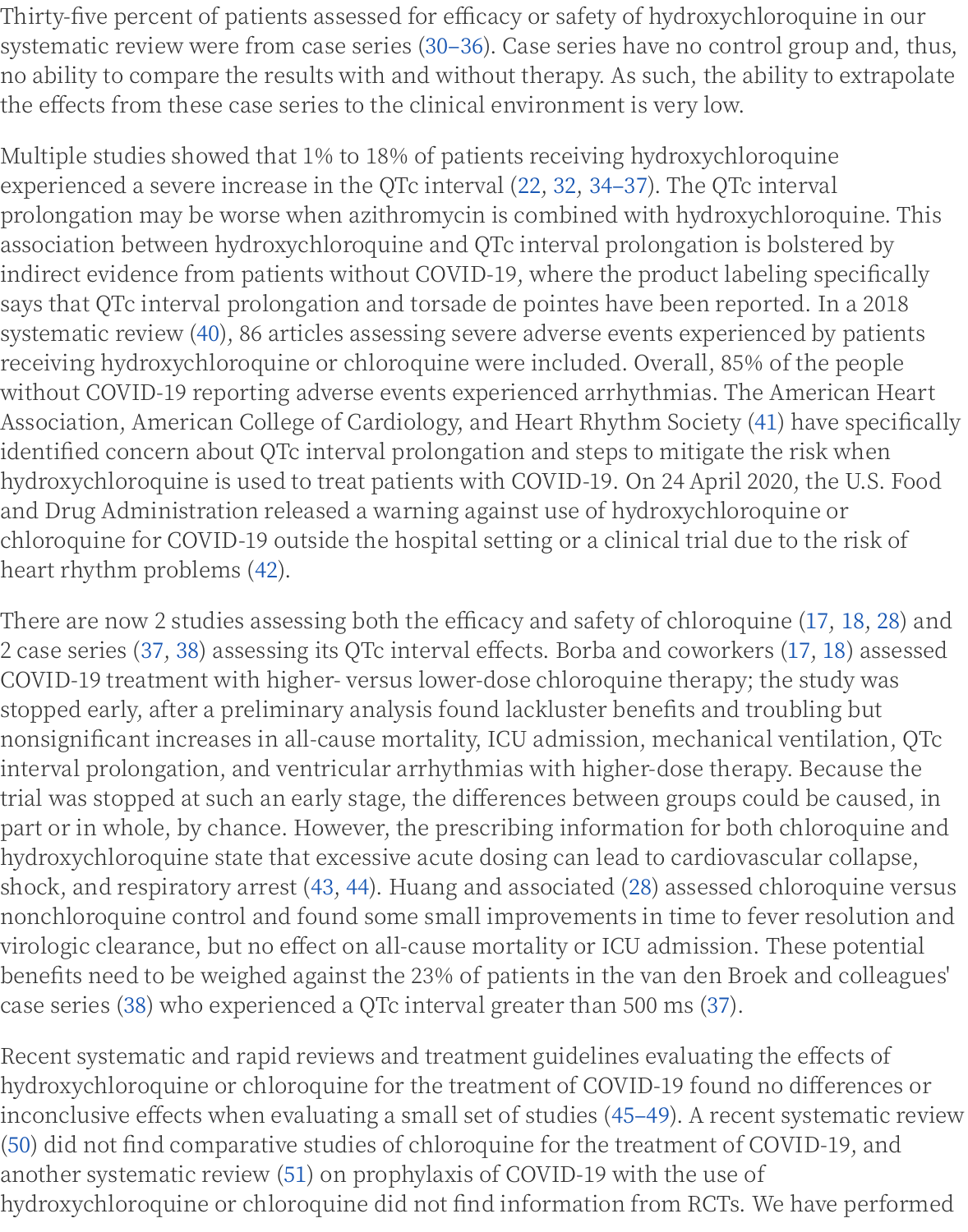hospital mortality was 1.08 for treatment with hydroxychloroquine alone, 0.56 fo azithromycin alone, and 1.35 for combined hydroxychloroquine and azithromyc of these hazard ratios reached statistical significance. This would not have chan systematic review's findings. Two other preprint publications included in our re are now published (53, 54), but the additional information provided does not alt bias assessments.

In conclusion, there is insufficient and often conflicting evidence on the benefit of using hydroxychloroquine or chloroquine to treat COVID-19. As such, it is imdetermine the balance of benefits to harms. There are no assessments of hydrox or chloroquine for prophylaxis against COVID-19.

This article was published at Annals.org on 27 May 2020.

## **Comments**

#### **3 Comments**

**SIGN IN TO SUBMIT** 

Brian S. Alper, Martin Mayer, Khalid Shahin • Innovations and EBM Development, EBSCO Clinical De June 2020

#### **Computable Resources to Support Living Systematic Reviews**

We thank the authors for their efforts to support living systematic reviews to disseminat for overcoming COVID-19. Through the COVID-19 Knowledge Accelerator (https://www.gps.health/covid19\_knowledge\_accelerator.html), we aim to support multip people identifying, evaluating, and disseminating evidence about COVID-19 to extend a collective efforts.(1) Our curated knowledge that could be used to inform this living syste includes a summary of clinical outcomes results extracted from randomized controlled hydroxychloroquine treatment for COVID-19.(2)

From a content perspective, additional information this report provides includes meta-a three outcomes where data from two trials could be combined (albeit only yielding very evidence and also having the obvious limitations inherent in attempting to meta-analyz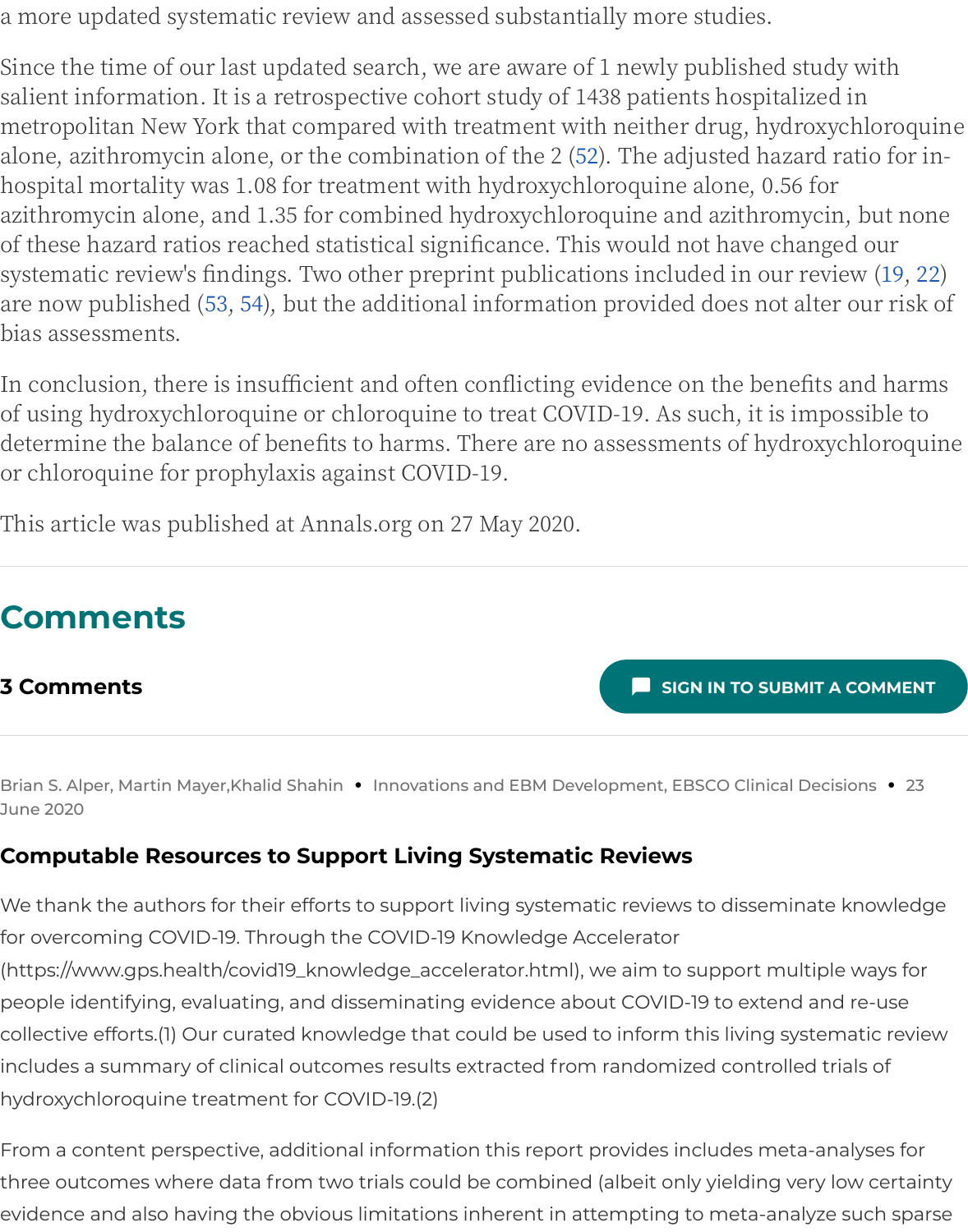statistics, certainty of evidence judgments) in computable code for machine interpretat such data can allow systematic review authors to create and update reviews with much duplication of effort.

Further development of these systems can provide the earliest possible dissemination p evidence of treatments that could make a meaningful difference for people with COVID remdesivir(4) or dexamethasone.(5)

1. Richardson JE, Alper BS, Lehmann HP, Subbian V. It is time for computable evidence s COVID-19 Knowledge Accelerator Initiative. J Am Med Inform Assoc 2020 May 22; https://doi.org/10.1093/jamia/ocaa114

2. Alper BS, Mayer M, Shahin K. Hydroxychloroquine Treatment for COVID-19: Clinical Ou Extracted from Randomized Controlled Trials. COVID-19 Knowledge Accelerator Evidenc entry 23, version 2020-06-16. Created 2020 Jun 10. Revised 2020 Jun 16. Available at: https://gps.health/coka/reports/EvidenceReport/23. Computable resource at: [https://gps.health/coka/resources/Ev](https://doi.org/10.1093/jamia/ocaa114)idenceReport/23?version=6

3. Statement from the Chief Investigators of the Randomised Evaluation of COVid-19 thE (RECOVERY) Trial on hydroxychloroquine, 5 June 2020. Available at https://www.recoverytrial.net/files/hcq-recovery-statement-050620-final-002.pdf (access [2020\)](https://gps.health/coka/resources/EvidenceReport/23?version=6)

4. Alper BS, Mayer M, Shahin K. Remdesivir Treatment for COVID-19: Clinical Outcomes F Extracted from Randomized Controlled Trials. COVID-19 Knowledge Accelerator Evidenc entry 24, version 2020-06-16. Created 2020 Jun 10. Revised 2020 Jun 16. Available at: https://gps.health/coka/reports/EvidenceReport/24. Computable resource at: https://gps.health/coka/resources/EvidenceReport/24?version=10

5. Alper BS, Mayer M, Shahin K. Dexamethasone Treatment for COVID-19: Clinical Outcor Extracted from Randomized Controlled Trials. COVID-19 Knowledge Accelerator Evidenc entry 28, version 2020-06-22. Created 2020 Jun 22. Revised 2020 Jun 22. Available at: https://gps.health/coka/reports/EvidenceReport/28. Computable resource at: [https://gps.health/coka/resources/EvidenceReport/28?version=4](https://gps.health/coka/resources/EvidenceReport/24?version=10)

#### **Disclosures:**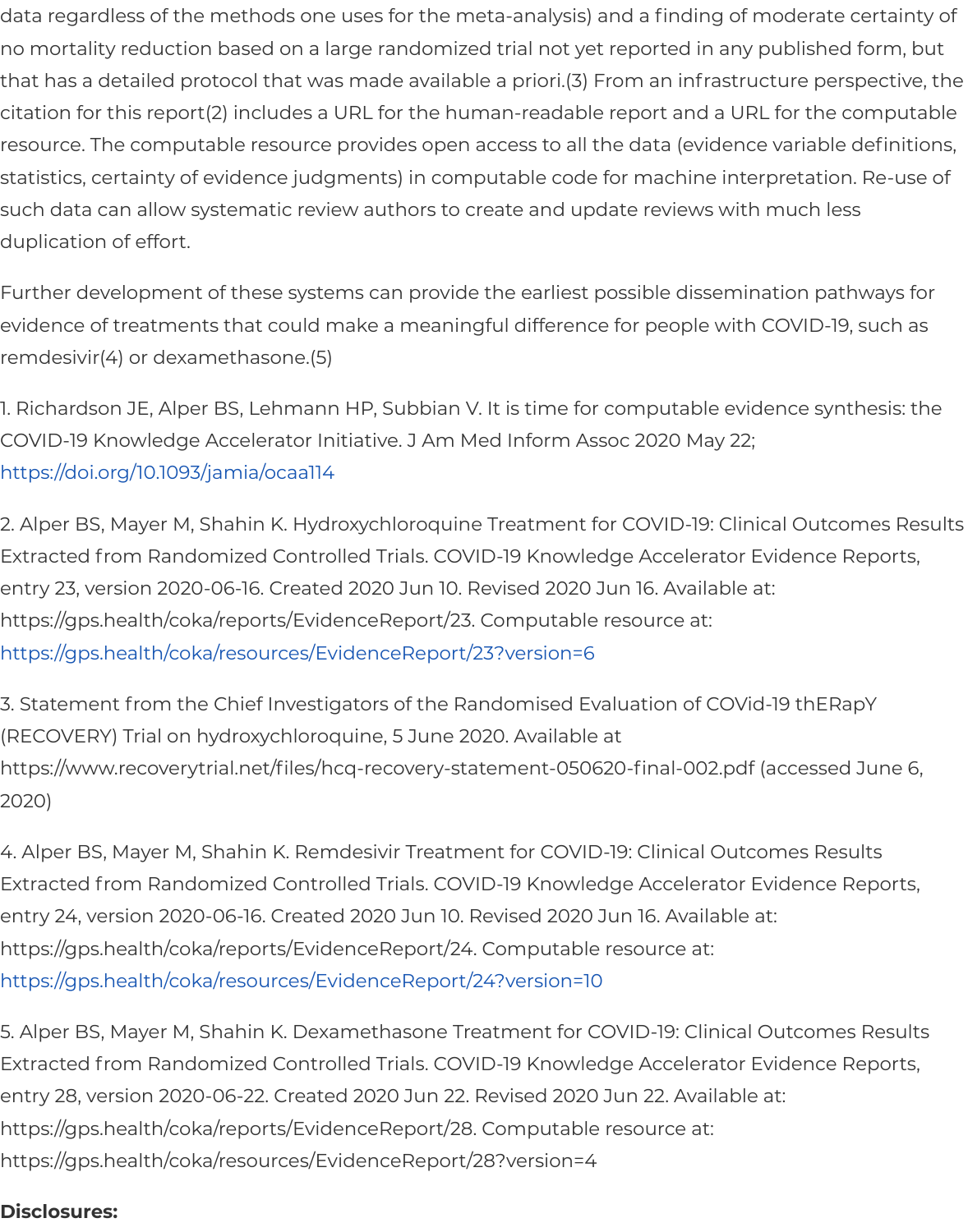#### **Authors' Response to Argen**

We thank Dr Argen for the two points in his comment. We agree that the general messa to physicians and the public alike through the media is that hydroxychloroquine is a ver drug.(1) It has a long track record of short term use for the malaria and of chronic use for rheumatologic conditions and is generally well tolerated and safe.(2) Rheumatologists h experience using the drug and can be a great resource for their colleagues interested in COVID-19. It is possible that its use in hospitalized COVID-19 patients could enhance or d risks of adverse events versus its outpatient use in rheumatologic conditions and this wa specific assessment. In our living systematic review we found the current dataset is insu whether the adverse events are more or less prevalent than with control therapy.(3) As r comes to light, we will be including it in our ongoing living review so that physicians car information.

1. Lovelace B. FDA issues warnings on chloroquine and hydroxychloroquine after deaths poisonings reported. CNBC. Apr 24, 2020. Available at https://www.cnbc.com/2020/04/24 warnings-on-chloroquine-and-hydroxychloroquine-after-serious-poisoning-and-death-i Accessed 6/2/2020.

2. Yazdany J, Kim AHJ. Use of hydroxychloroquine and chloroquine during the COVID-19 what every clinician should know. Ann Intern Med 2020; https://doi.org/10.7326/M20-1334.

3. Hernandez AV, Roman YM, Pasupuleti V, et al. Treatment or prophylaxis of COVID-19: a systematic review. Ann Intern Med 2020; https://doi.org/10.7326/M20-2496.

Ralph J Argen MD FACP **•** Rheumatologist use of hydroxychloroquine **•** 2 June 2020

#### **Rheumatologist use of hydroxychloroquine**

Hydroxychloroquine has been in use in the treatment of Rheumatological illnesses of al back to at least 1960. The dose is used for generally 200 mg two times a day and the resu